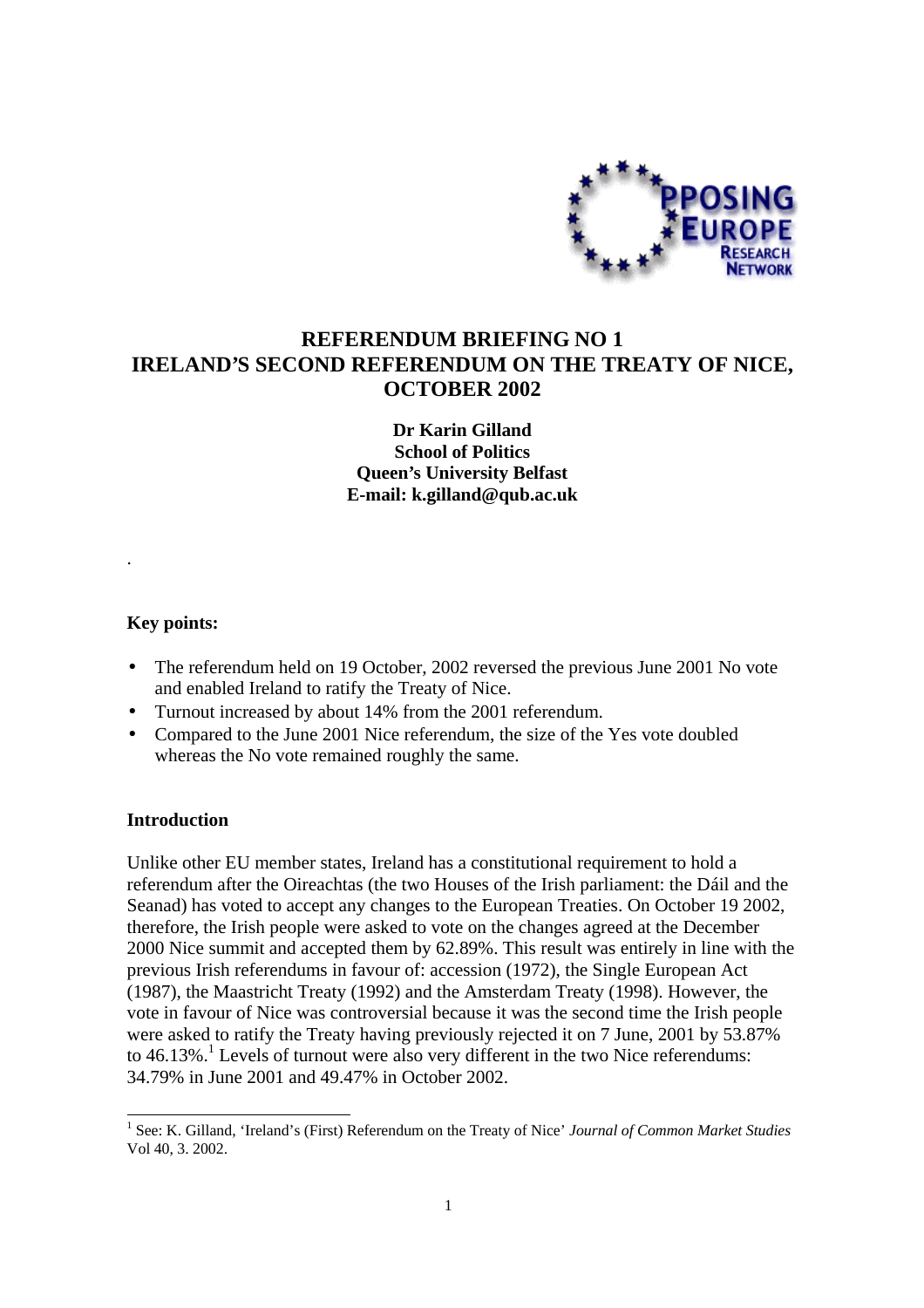#### **Background**

The story of the October 2002 Nice referendum begins with the shock and disbelief that followed the defeat of the same Treaty in a referendum in June 2001. Three major measures were taken between the two referendums: the establishment of the Forum on Europe; the creation of more rigorous Oireachtas structures for monitoring European affairs; and the Seville declaration on neutrality.

The government established the Forum on Europe with the intention that this would 'facilitate a broad discussion of issues relevant to Ireland's membership of an enlarging Union,…and to consider the range of topics arising in the context of the debate on the Future of Europe.<sup>2</sup> The Forum provided a space for members of the Oireachtas (and others, nominated by parties represented in the Oireachtas), Irish and Northern Irish MEPs, as well as non-elected members who formed a Special Observation Pillar (including the social partners, groups active in the Nice referendum campaign or European affairs generally, registered political parties not represented in the Oireachtas and parties from Northern Ireland). The Forum also accepted submissions and evidence from a wide cross-section of additional groups and individuals. The Forum hearings were disseminated through publicly available reports. In the months prior to the second Nice referendum the Forum travelled around the country and held public meetings, in an effort to promote debate and awareness. The impact of the Forum on the result of the second Nice referendum is impossible to measure precisely. However, since it consisted almost exclusively of people and groups with a prior interest in European issues, talking to each other, it is questionable whether the Forum's establishment accounts for any of the difference between the two referendum results.

The second measure taken improved parliamentary monitoring of European affairs. To allow the Oireachtas to monitor European affairs more effectively, the Irish government introduced rules and guidelines requiring ministers to appear before relevant parliamentary committees before and after attending European Council meetings, to explain the government's position and any decisions taken at the Council. However, the government can abolish this requirement at will, so it is not necessarily a very strong safeguard of the Oireachtas' ability to monitor European affairs, nor of its ability to scrutinise the government. Still, it is a clear advance on the Oireachtas' previous scrutiny procedure.

The third measure was intended to assuage public concerns about the future of Irish neutrality if the Nice Treaty were ratified. At the Seville European Council (21-22 June, 2002) the other EU14 governments accepted an Irish declaration that spelled out the socalled triple lock - UN mandate; cabinet approval; Dáil approval - on Irish participation in EU activities of a military nature.<sup>3</sup> The triple lock was nothing new, and moreover the

<sup>&</sup>lt;sup>2</sup> See: www.forumoneurope.ie

 $3$  The most likely reason why the government did not seek any assurances on abortion, to counter arguments from the anti-abortion lobby in a second Nice referendum, is that in the intervening period there was a referendum on abortion in Ireland, which presumably took the issue completely off the agenda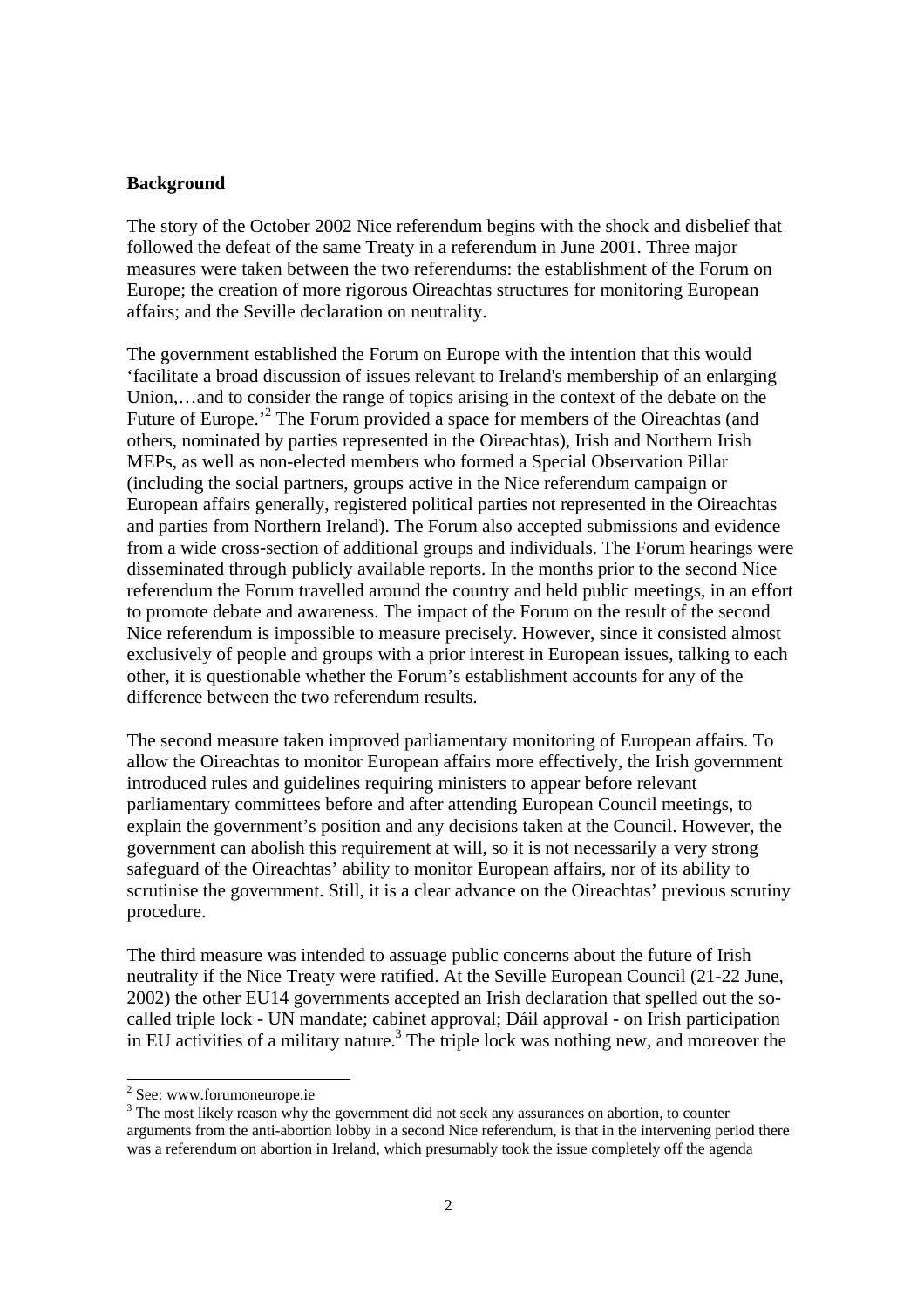declaration had no legal status, so this measure on the part of the Irish government must be understood primarily as a political signal to the Irish electorate. In response to the Irish declaration, the European Council issued a declaration of its own. It recognised the right of Ireland (and all other member states) to decide in accordance with national constitutions and laws whether and how to participate in any activities under the European Security and Defence Policy.<sup>4</sup>

Domestically, the Irish declaration was subject to criticism and ridicule from parties opposed to the Nice Treaty, which also opposed a second referendum: 'If it were a cheque it would bounce' said Green Party TD Mr John Gormley of the declaration.<sup>5</sup> The declaration's legal standing, the fact that it added no new safeguards for neutrality and the question of constitutionally enshrining neutrality as an alternative to the declaration were issues that were aired, as well as how democratic it was to hold a second Nice referendum at all.

In the general election of 17 May, 2002, Nice (and 'Europe' generally) was conspicuous by its absence from the campaign.<sup>6</sup> This was despite – or perhaps because – the government coalition parties, Fianna Fáil and the Progressive Democrats, promised a second Nice referendum before the end of 2002 if they were returned to government. So did the opposition parties Fine Gael and Labour, in the event that they should form a new government. The Green Party, Sinn Féin and a handful of left-wing micro parties viewed the result of Nice I as a great success and vowed not to hold any more referendums on the issue.7 After the general election, the Fianna Fáil – Progressive Democrat coalition quickly lost favour with the people, for a number of reasons that had nothing to do with Nice or the EU. $8$  Table 1 shows that the popularity of the government, and the personal appeal of the Taoiseach, were at record lows at the time of the 2002 referendum. In contrast, at the time of the 2001 referendum government popularity was roughly twice as high (the May 2001 figures are the closest in time to that referendum), and the Taoiseach's personal satisfaction rating a third higher than in October 2002. This did not bode well for the government's ability to persuade the Irish people to vote in favour of the Nice Treaty in October 2002.

<sup>&</sup>lt;sup>4</sup> See: European Union. 2002. Declaration of the European Council, 21 June 2002; and Ireland. 2002. National Declaration by Ireland on the Treaty of Nice.

<sup>&</sup>lt;sup>5</sup> See: *Dáil Éireann Official Report*, 25 June, 2002.<br><sup>6</sup> See: *K* Gilland, 'Europe and the Irish General Ele

 $<sup>6</sup>$  See: K.Gilland, 'Europe and the Irish General Election of May 2002,' Opposing Europe Research</sup> Network/Royal Institute for International Affairs Election Briefing No 2 at

http://www.sussex.ac.uk/Units/SEI/oern/ElectionBriefings/index.html. <sup>7</sup>

Had the election outcome been different, so that either the Greens or Sinn Féin had been invited into a coalition, they might have been able to prevent a second Nice referendum. However, it may also have turned out that they would have modified their position in order to enter government.

<sup>&</sup>lt;sup>8</sup> For example, the state of public finances suddenly turned out to much worse than the government parties had intimated during the election campaign. As a consequence the planned, state of the art sports stadium Campus Ireland that was Taoiseach (Prime Minister) Bertie Ahern's pet project had to be cancelled. A damning report into politicians (primarily from Fianna Fáil) accepting 'donations' from businessmen was also published.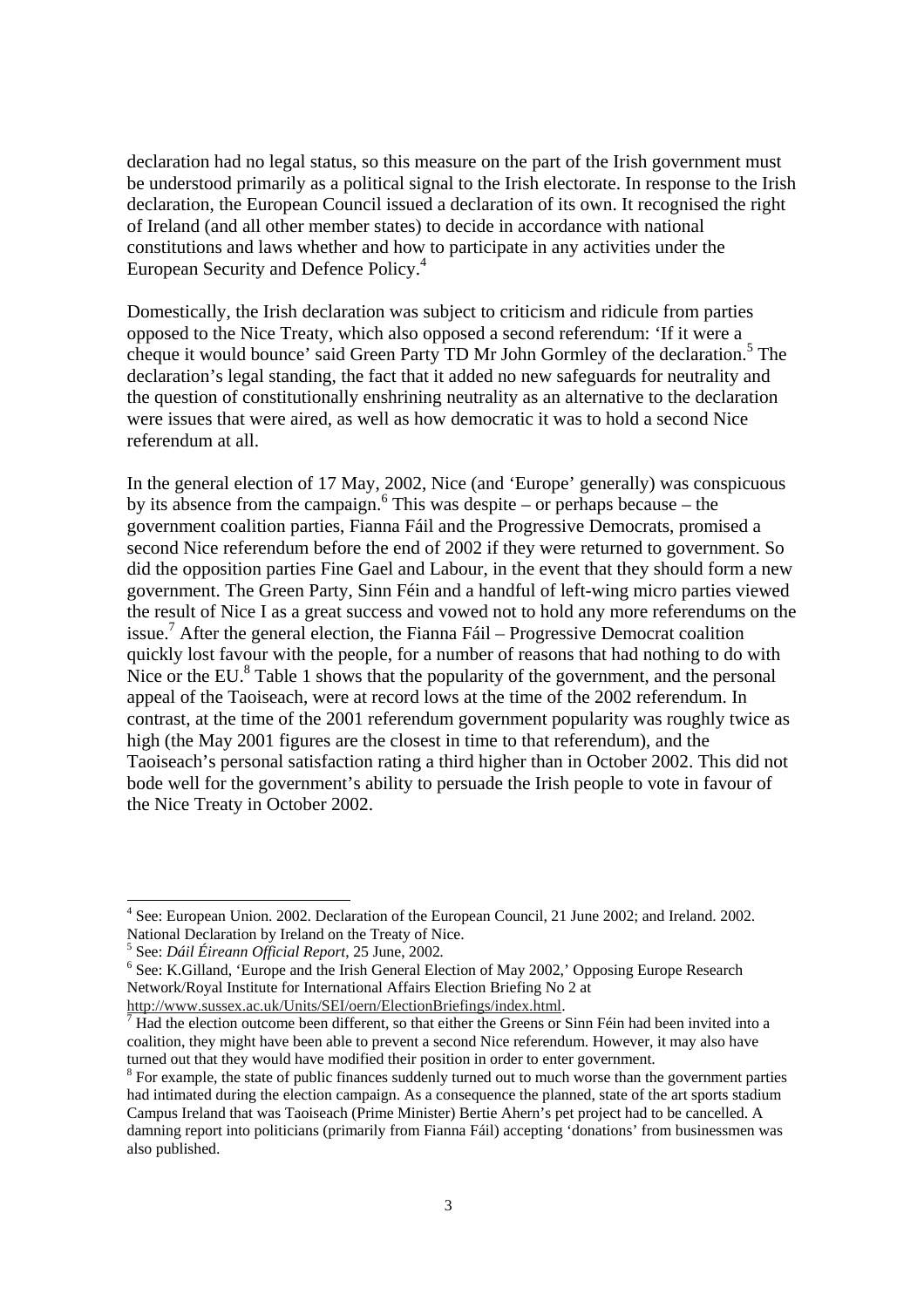|      |      | Taoiseach<br>Government |                  |
|------|------|-------------------------|------------------|
| Date |      | Satisfaction (%)        | Satisfaction (%) |
| Sept | 2000 | 43                      | 55               |
| Jan  | 2001 | 58                      | 66               |
| May  | 2001 | 59                      | 64               |
| Jan  | 2002 | 52                      | 68               |
| Feb  | 2002 | 56                      | 67               |
| Apr  | 2002 | 57                      | 69               |
| May  | 2002 | 61                      | 70               |
| Sept | 2002 | 36                      | 51               |
| Oct  | 2002 | 33                      | 44               |

**Table 1. Satisfaction with the Government and the Taoiseach**

(Source: *Irish Times*, 17 October 2002).

### **The Campaigns**

The government (and the Yes side more generally) could not, therefore, rely on its popularity to win the day in the 2002 referendum. The question was: would voters, fed up with a body politic that seemed increasingly corrupt, bother to vote at all, and would they distinguish between their opinion about the government and their opinion about the Nice Treaty?

The government and the main opposition parties (Fine Gael and Labour) campaigned in favour of the Treaty together with the major trade unions (Irish Congress of Trade Unions, Irish Farmers' Association, Irish Business and Employers' Confederation) and other groups such as the Alliance for Europe and Irish Co-operative Organisation Society. Their central arguments focused on preparing the EU for enlargement, and that enlargement would be beneficial for Ireland. In addition enlargement was presented as something of a moral obligation to show solidarity to the people of Central and Eastern Europe who had suffered under Soviet rule and subsequently spent 10 years trying to democratise. 'Giving others the same chance Ireland got in 1973' was a central segment of this argument. In the context of enlargement, securing Ireland's future economic competitiveness was also an issue: enlargement was argued to give better access to markets for Ireland's export-oriented economy. Campaign posters showed wide-eyed, innocent Irish children whose future job prospects required a Yes vote. The Labour Party cleverly tried to exploit the government's unpopularity while at the same time avoiding to use the Nice Treaty as a stick with which to beat the government. Their slogan read 'Hold Your Fire. FF [Fianna Fáil] can wait. Europe can not. Vote Yes'. The Yes campaign spent a total of  $\epsilon$ 1.68 million.<sup>9</sup>

The No campaign consisted of political parties (the Greens, Sinn Féin, Socialist Party, Workers' Party) and a number of other organisations (Immigration Control Platform, National Platform, and Afri [Action from Ireland]) who worked under a shared umbrella, the No to Nice campaign. It traded heavily on emotional and uncomfortable slogans and pictures. One poster read 'Goodbye UN [picture of (presumably Irish) blue-bereted UN

<sup>9</sup> www.ireland.com/focus/nice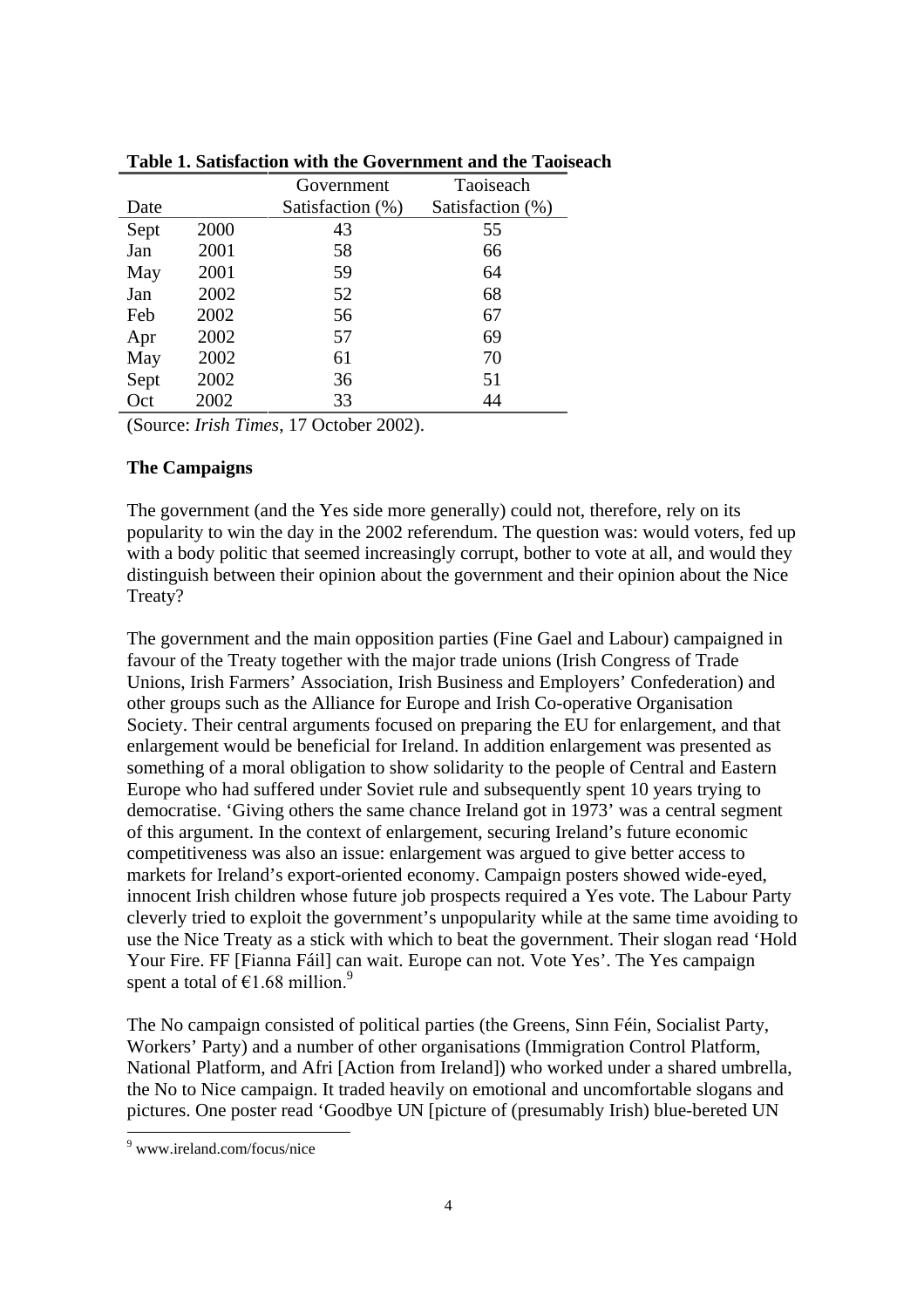peacekeeper hugging a cilivian], Hello Nato [picture of gun-toting, gas-masked solider]'. Another showed a man with a gun to his head, with the caption 'Don't be bullied'. A third poster read, with reference to the June 2001 referendum, 'You still lose! Power. Money. Freedom.' The No campaign spent a total of  $\epsilon$ 170 500.<sup>10</sup>

## **The Result**

The October 2002 referendum decisively overturned the June 2001 No vote. 62.89% of the people cast a Yes vote this time, as against 37.11% No votes. Turnout also increased by about 14%, from 34.79% to 49.47%. In June 2001 only two constituencies (both in the Dublin area, but, embarrassingly, not the Taoiseach's own Dublin Central constituency) had a Yes majority; in October 2002 every constituency voted Yes.

| Table 2. The Fried Kelet chaums Compared. |       |         |       |          |       |                                                                            |  |  |  |
|-------------------------------------------|-------|---------|-------|----------|-------|----------------------------------------------------------------------------|--|--|--|
| Referendum                                |       |         |       |          |       | Yes $(\%)$ Yes $(no.)$ No $(\%)$ No $(no.)$ Turnout $(\%)$ Turnout $(no.)$ |  |  |  |
| Nice 2001                                 | 46.13 | 453461  | 53.87 | 529.478  | 34.79 | 997 826                                                                    |  |  |  |
| Nice 2002                                 | 62.89 | 906 202 | 37.11 | -534 887 | 49.47 | 1446588                                                                    |  |  |  |

## **Table 2. The Nice Referendums Compared.**

Table 2 shows that even the government's pledge to 'fight it like a general election' did not raise turnout above 50%, compared to the 2002 general election, where turnout was 63.0%. It seems clear that a sizeable segment of the public do not approach EU referendums as if they were general elections. Nevertheless, raising turnout by 14% was an achievement, especially considering the government's relatively low level of popularity.

The increased vigour of the Yes campaign accounts for the lion's share of the significant increase in turnout. The Yes vote jumped from roughly 450 000 votes to over 900 000 votes. In other words, it doubled, in absolute terms. Meanwhile, the increase in the No vote was less than 5500 votes, representing just over a 1% increase on June 2001. In summary, not only did the unpopular government manage to get the vote out. It also managed to make voters distinguish between, on the one hand, disliking the government, and, on the other hand, voting in favour of the government-supported Treaty.

Comparing the June 2001 and October 2002 referendums, it emerges that the No camp exhausted their vote the first time round, whereas the Yes camp did not manage to get their vote out. The No camp clearly has a small but keen vote base that it does not have to work very hard to activate, while the Yes camp has a much larger, but also much more complacent, voter base. The Irish political establishment got away with it this time, but the lesson they take from the Nice experience must be that they have to earn their referendum victories and cannot simply take them for granted.

## **Consequences for the EU and Ireland**

<sup>10</sup> www.ireland.com/focus/nice